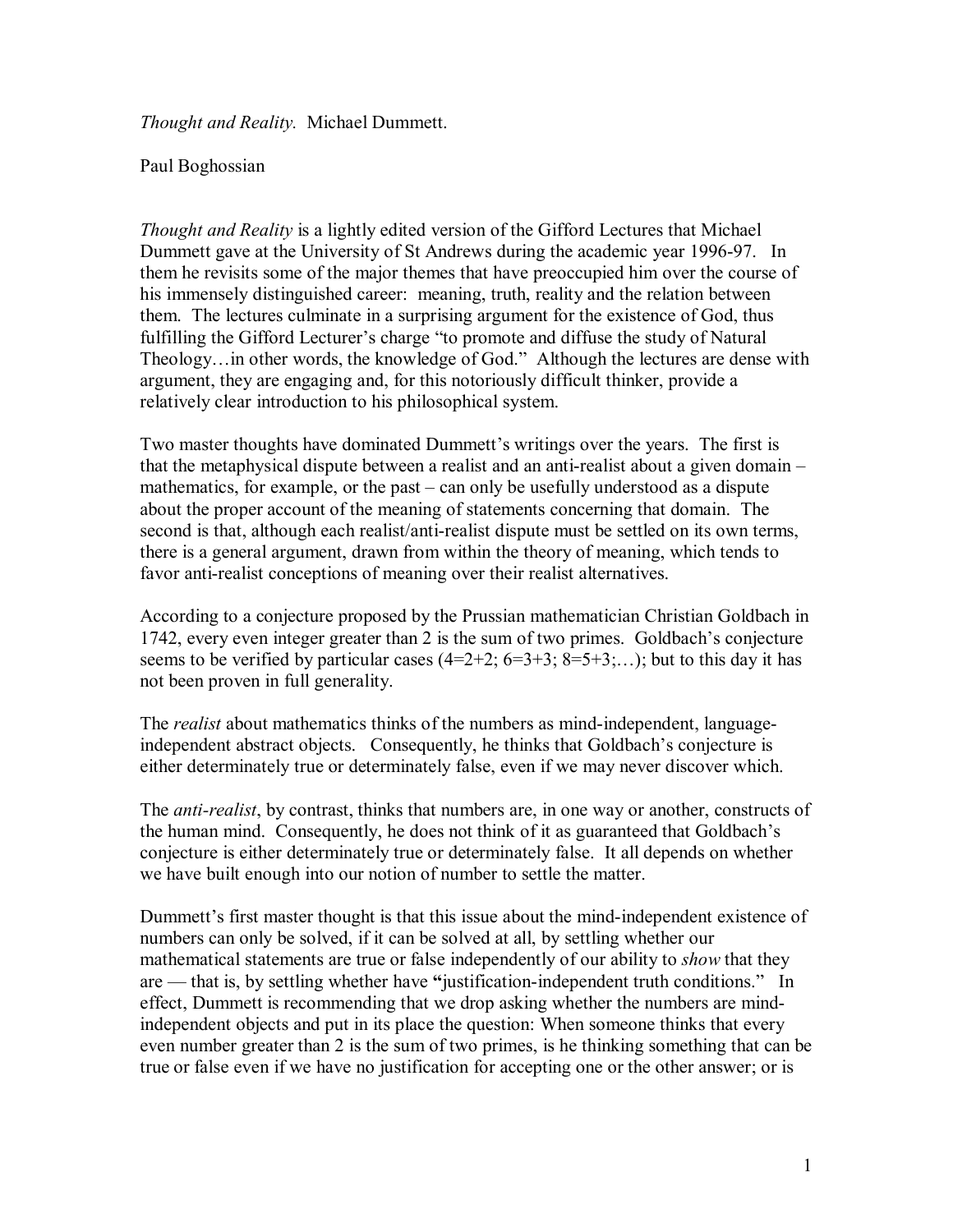he thinking something that can be true only if we have a certain sort of justification (for example, a proof) for accepting it?

Dummett's second master thought is that considerations drawn from the theory of meaning support the claim that our statements, no matter what they are about, never have justification-independent truth conditions. Rather, according to the correct theory of meaning, the meanings of our statements are always given by their justification conditions, the conditions under which we would be justified in accepting them.

Since, in the particular case of mathematics, justification is given by proofs, to say that Goldbach's conjecture is true is to say that there is a proof of it; and to say that it's false is to say that there is a proof that it cannot be proven. Since Goldbach's conjecture may not be decidable (there may be neither a proof nor a disproof of it), it may not be determinately true or false.

It is easier to sympathize with Dummett's first master thought than with his second. The view that our only access to the metaphysical facts is through reflection on the meanings of our statements may not be obviously true; it may not even be prima facie plausible. But given the difficulty of explaining in what else our access to those facts might consist, it's at least in the running. By contrast, Dummett's "justificationist" view, that the meanings of our statements are given by the conditions under which we would be able to justify them, as opposed to the conditions under which they would be true, seems to lead to too many bizarre results to be acceptable.

This is perhaps best brought out by its application to thoughts about the past. If we say that a statement about the past is true if and only if there is, at the time at which the statement was made, conclusive evidence for its truth, we would have to conclude that the past was constantly changing, since traces of past events may disappear completely as we move forward in time. To put it in maximally paradoxical terms: justificationism about the past leads to the view that past events, evidence for which has been lost, are expunged not merely from our knowledge but from reality itself.

Dummett recognizes the implausibility of this outcome and has sought in later lectures (given later, but published earlier – see his *Truth and the Past,* Columbia University Press, 2004), to amend his account so as to avoid it. According to this later account, any statement (including one about the past) is true if and only if *anyone suitably placed* in time and space would be, or have been, in a position to establish it as true. This new proposal faces difficulties all its own, however, which cannot be discussed here.

Dummett's anti-realism leads him inexorably to the view that there could not have been a world without sentient beings. As he puts it, there would be no difference between God's creating a universe in the whole of which there never was any creature able to experience it and His creating nothing at all. Of course, according to our best theories of the universe, its early stages contained no sentient beings; but, as Dummett rightly notes, that is not the same as saying that it *never* contained any.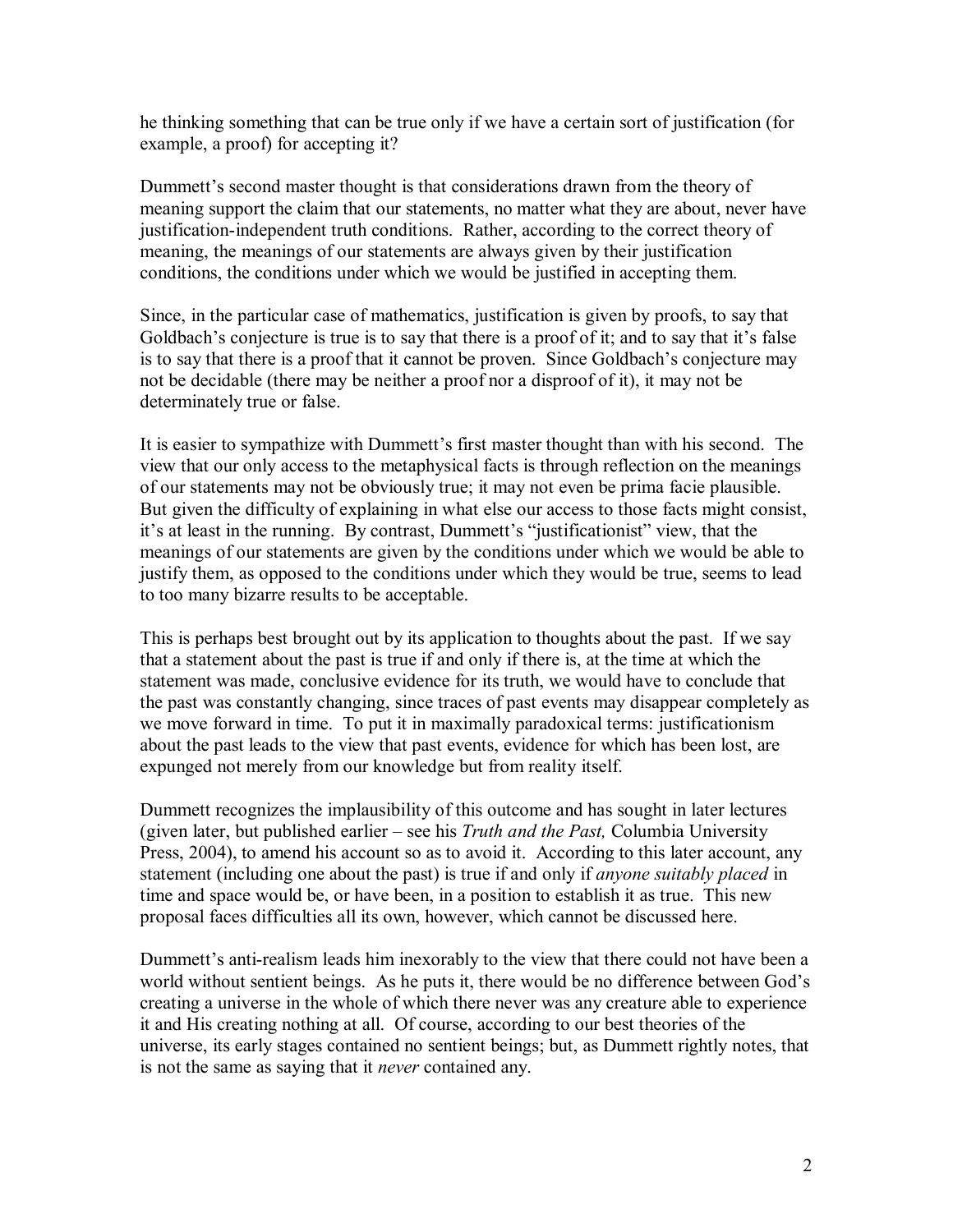Still, Dummett's conclusion here seems implausible: don't we *understand* the difference between God's having created one hundred billion galaxies each with one hundred billion stars, none of them containing any sentient beings, and His having done nothing at all?

Suppose we follow Dummett and agree that we cannot conceive of the world in complete independence of the manner in which we come to know it. We are, however, aware that there are other sentient creatures (dogs, for example, or orangutans) who apprehend it differently, creatures whose sensory experience and conceptual repertoire are very different from ours. How, then, are we to make sense of the idea that we all live in *one* common world? The realist, who believes in the world as it is in itself, independent of our ways of apprehending it, would easily be able to make sense of this seemingly compulsory thought. But how is the justificationist to do so?

Dummett's answer is God. We need to make sense of the world as it is in itself. But we sentient beings can only conceive of the world as it is from one or another conceptual perspective. Hence to make sense of the world as it is in itself we need to think of the world as apprehended by some mind that apprehends it, but not in any particular way. And that, according to Dummett, is the way God apprehends the world. So, making sense of this common world requires belief in God. And the realist who thinks he can conceive of the world independently of any way of apprehending it stands accused of endowing himself with powers that only God can have.

Dummett's unusual argument here assumes that it is easier to explain how we might have a conception of a being that apprehends reality as it is in itself, than it would be to explain how we might have a conception of such a reality ourselves. But it is not clear why the former conception would be any easier to have than the latter.

Many of Dummett's central conclusions may be implausible; but they are not capricious. Once the underlying justificationist conception of meaning is accepted, there is a certain inevitability to the progression of views that Dummett describes. Before we are made to swallow such indigestible claims, then, we should assure ourselves that the argument for a justificationist view of meaning is considerably stronger than the implausibility of the claims to which it seems to lead.

Over the years, Dummett has used a variety of arguments to support his justificationist view of meaning, arguments that are rehearsed in the Gifford Lectures. He clearly thinks of these arguments as so powerful that they ought to sweep away the resistance with which justificationism's consequences are likely to be greeted. I think it would be fair to say, however, that most philosophers have not shared his assessment of their strength.

Dummett is certainly right that the truth conditional theorist owes us an account of what it is to grasp a thought with justification-independent truth conditions. But it is not at all clear, for reasons that emerge from reflection on Ludwig Wittgenstein's considerations about what it is for someone to follow a rule, that the justificationist is in any better position to supply the corresponding account that would be demanded of him. No one has yet been able to say, in terms that are fully satisfying, what it is for someone to grasp